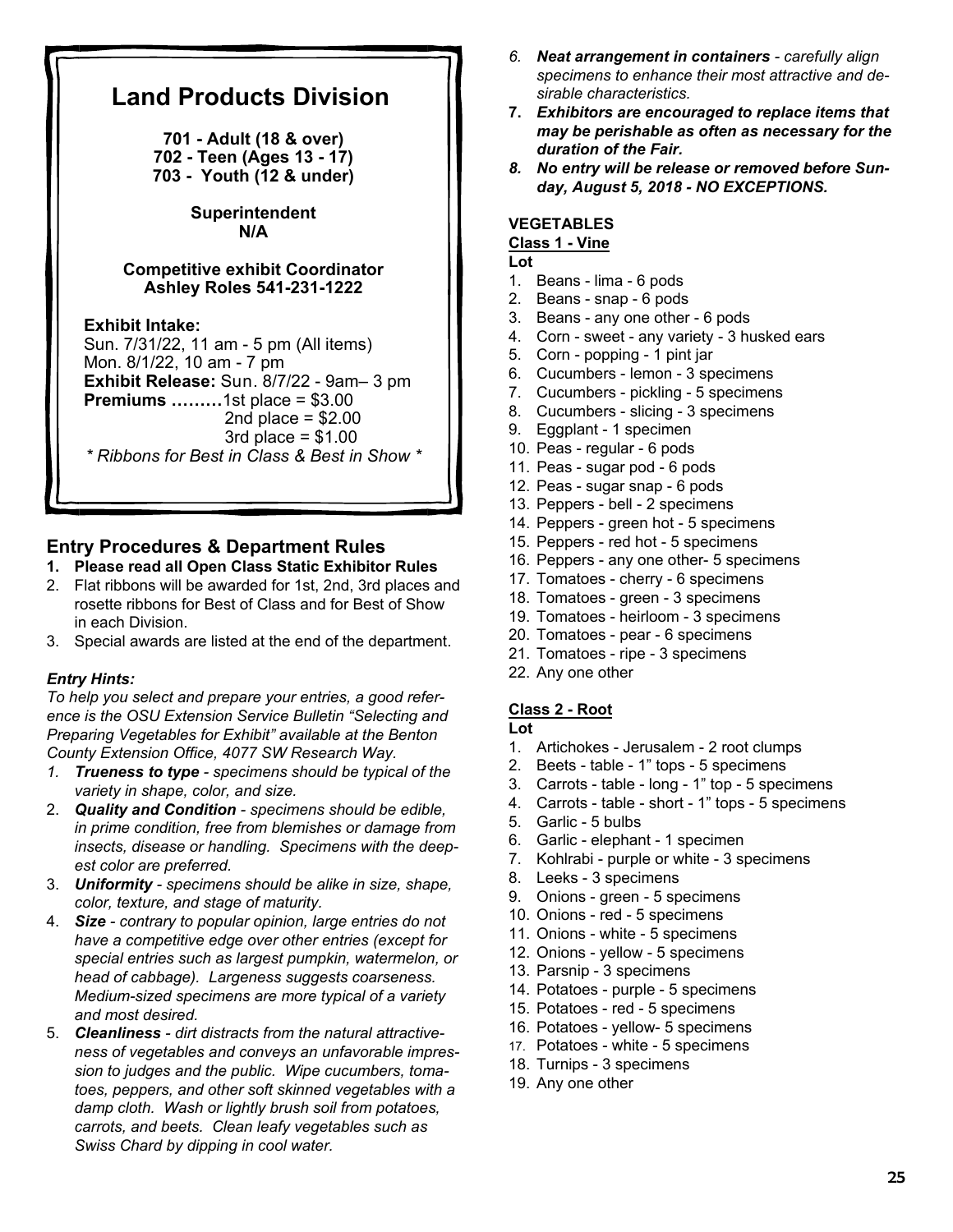# **Class 3 - Leaf**

#### **Lot**

- 1. Artichokes globe 2 specimens
- 2. Broccoli 1 head
- 3. Cabbage 1 head
- 4. Cabbage red 1 head
- 5. Cauliflower 1 head
- 6. Celery 1 stalk in water (Bunch)
- 7. Kale—1 bunch or 5 stems in water
- 8. Lettuce head 1 specimen
- 9. Rhubarb 1" tops above stem (do not cut bottoms) 5 stalks
- 10. Swiss Chard 1 bunch or 5 stems in water
- 11. Any one other

# **Class 4 - Individual herbs – 3 stems**

# **Herbs NoT in Bloom**

## **Lot**

- 1. Basil
- 2. Catnip
- 3. Chives
- 4. French sorrel
- 5. French tarragon
- 6. Lavender
- 7. Lemon verbena
- 8. Mint
- 9. Oregano
- 10. Marjoram
- 11. Dill
- 12. Parsley
- 13. Rosemary
- 14. Sage
- 15. Thyme
- 16. Winter savory
- 17. Any one other

# **Herbs in Bloom**

## **Lot**

- 18. Dill
- 19. Lavender
- 20. Thyme

# **Potted Herbs**

#### **Lot**

- 21. In bloom
- 22. Not in bloom

# **Class 5 - Squash**

**Lot** 

26

- 1. Cantaloupe 1 specimen
- 2. Gourds 1 specimen
- 3. Pumpkin 1 specimen
- 4. Squash acorn 2 specimens
- 5. Squash crookneck 2 specimens
- 6. Squash scallop/pattypan 2 specimens
- 7. Squash Any one other 2 specimens
- 8. Squash—zucchini (yellow or green) 2 specimens
- 9. Watermelon any 1 specimen
- 10. Any one other

# **FRUITS, NUTS, & OTHER PRODUCE Class 6 - Apples**

- **Lot**
- 1. Crabapples 5 specimens
- 2. Gravenstein 5 specimens
- 3. Jonathan 5 specimens
- 4. Red delicious 5 specimens
- 5. Yellow delicious 5 specimens
- 6. Yellow transparent 5 specimens
- 7. Any one other 5 specimens

## **Class 7 - Berries, Cherries, Figs & Grapes**

- **Lot**
- 1. Blackberries 1 pint
- 2. Blueberries 1 pint
- 3. Bosenberries 1 pint
- 4. Marionberries 1 pint
- 5. Raspberries 1 pint
- 6. Strawberries 1 pint
- 7. Any one Other Berries 1 pint
- 8. Cherries 12 specimens
- 9. Figs-4 specimens
- 10. Grapes-wine-1 bunch
- 11. Grapes-eating-1 bunch
- 12. Any one other

# **Class 8 - Pears, Peaches, Prunes, Plums**

- **Lot**
- 1. Peaches 5 specimens
- 2. Pears green or yellow 5 specimens
- 3. Pears red 5 specimens
- 4. Plums large eating red or yellow 5 specimens
- 5. Plums small eating red or yellow 5 specimens
- 6. Prunes 5 specimens
- 7. Any other 5 specimens

# **Class 9 - Nuts**

#### **Lot**

- 1. Filbert dried 12 specimens
- 2. Filbert in husk- 12 specimens
- 3. Walnuts dried 12 specimens
- 4. Walnuts in husk 12 specimens

#### **Class 10 - Honey - pint jar - no commercial names Lot**

- 1. Comb in a jar
- 2. Strained light 1 pint
- 3. Strained dark 1 pint

# **Class 11 - Eggs - must be brought in egg carton**

## **Lot**

- 1. Eggs blue/green 6 samples
- 2. Eggs brown 6 samples 3. Eggs - white - 6 samples

4. Any one other - 6 samples